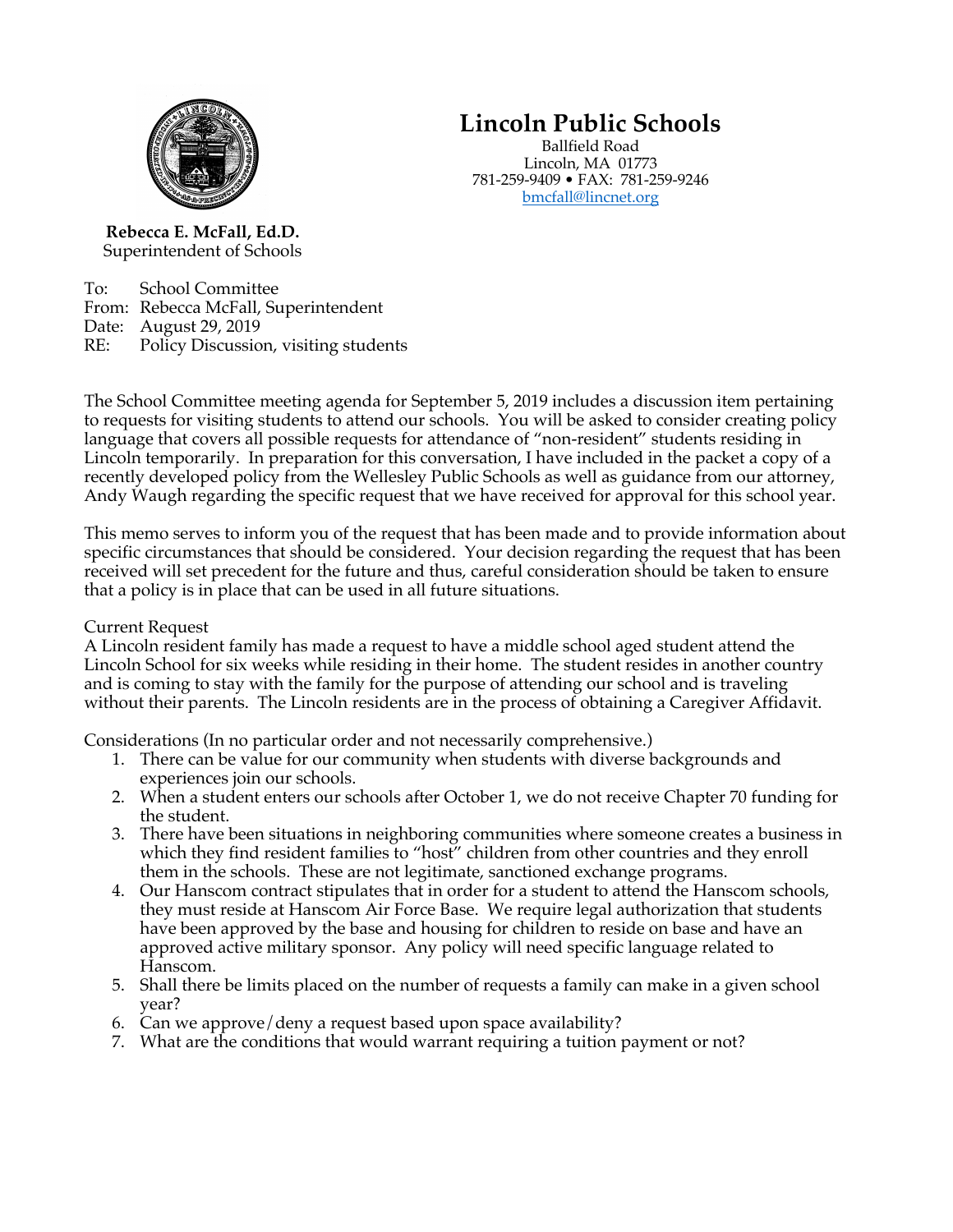Legal information regarding allowing visiting students to attend schools.

The relevant state statue is G. L. c. 71, s. 6A, which provides that:

Any city, town, or regional school district, acting through its school committee, may, if the school committee finds it has adequate space, accept in any of its schools, including vocational schools, any pupil who resides outside the commonwealth and may contract with the parent or guardian of the pupil, or, if the school committee of the city or town where the child resides, is authorized by law to so contract, with such school committee, for the admission of the pupil into its school system and for a tuition charge which shall in no case be less than the average expense per pupil in such school for the period of attendance. The school committee may vote to waive all or part of such tuition charge.

In consulting with PRS Supervisor Paula Twomey, under federal law, students who are in the United States on an F-1 Student Visa must pay tuition in order to attend school. Students who are in the United States on a J-1 Exchange Visitor Visa or other types of Visas may or may not pay tuition to attend school in the discretion of the school committee. Paula is confident that school committees have the sole discretion to either allow students to attend (with or without paying tuition) or to deny the student's request to attend under state law.

We also looked at this issue from the perspective of a Lincoln family presenting a Caregiver Affidavit, under G. L. c. 201F. In consulting with Sarah Slautterback at DESE she agreed with the following analysis on this issue, which is as follows:

Typically, upon being presented with a valid Caregiver Affidavit by a resident family concerning a specific child, a school district should automatically enroll that student. However, pursuant to G. L. c. 201F, s. 2 and 5, the Caregiver Affidavit may not be used "for the purposes of attendance at a particular school." Therefore, the Caregiver Affidavit in this case would be rendered invalid, as the family has expressed that they would utilize the Caregiver Affidavit specifically so that this child could attend school in Lincoln. Additionally, there is an argument to be made that G. L. c. 71, s. 6A would override the Caregiver Affidavit in these circumstances regardless.

Andrew J. Waugh, Esq. Tel: (617) 479-5000 Fax: (617) 479-6469 awaugh@mhtl.com

MURPHY, HESSE, TOOMEY & LEHANE, LLP Crown Colony Plaza 300 Crown Colony Drive Quincy, MA 02169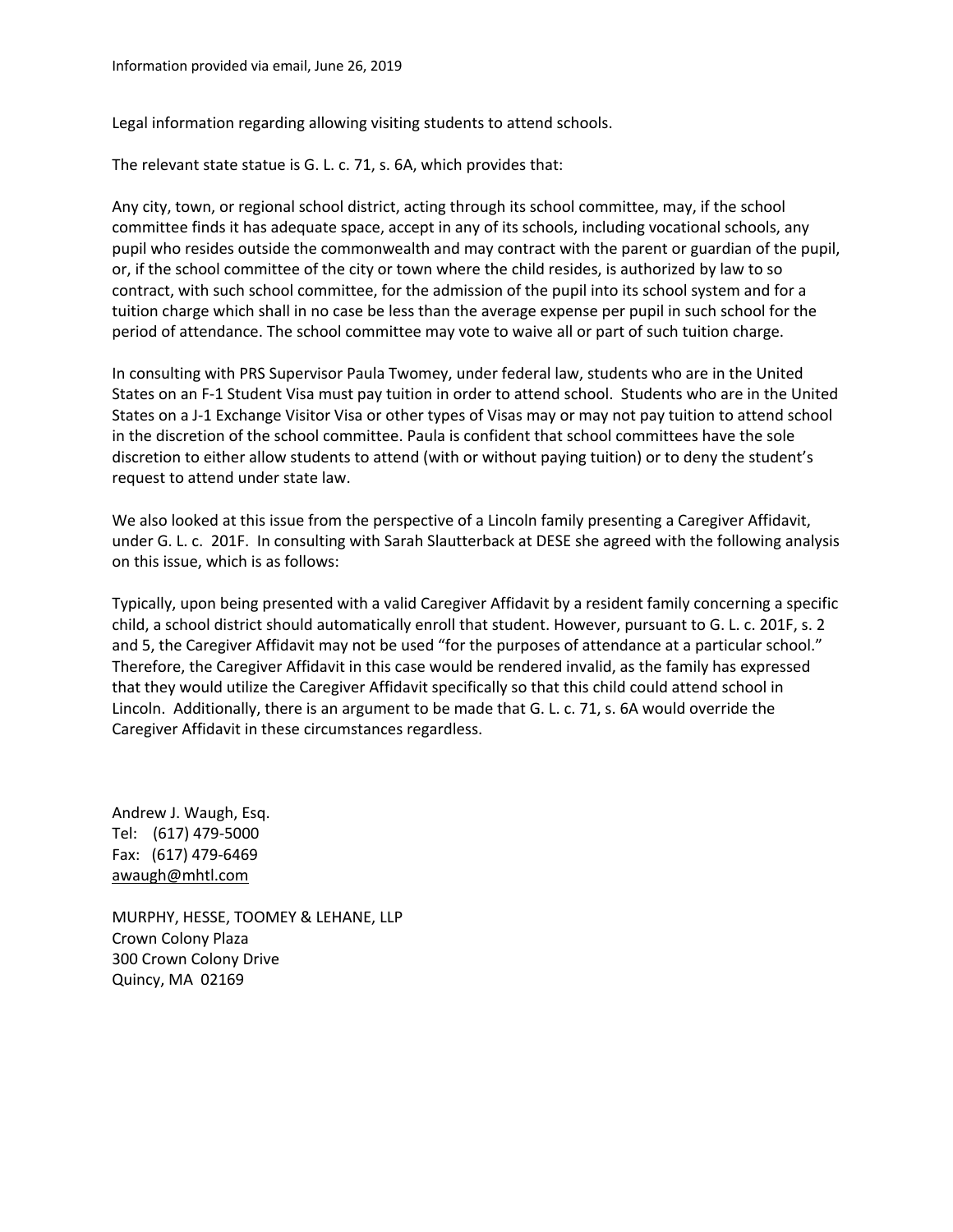# **File: JF - ADMISSION OF STUDENTS TO THE WELLESLEY PUBLIC SCHOOLS**

# **1. Purpose**

The purpose of this policy is to provide guidance to school administrators, parents, and/or legal guardians concerning the admission of students to the Wellesley Public Schools (the "Schools"). The Schools were established pursuant to statutes providing publicly funded education for students within The Commonwealth of Massachusetts, and the right to attend the schools is also regulated by statute. Generally, and as more fully set forth in this policy, the right to attend the schools is limited to students who reside in the Town of Wellesley and to certain nonresident students who are eligible to attend the schools under specific programs or conditions approved by the Wellesley School Committee.

### **2. Eligibility to Attend the Schools**

A student between the minimum and maximum ages established by established by the Department of Elementary and Secondary Education who has not received a diploma or certificate from a secondary school shall be eligible to attend the schools if:

**2.1** Kindergarten student is 5 years of age on or before August 31st of the enrollment year. Grade 1 student is 6 years of age on or before August 31st of the enrollment year. Exceptions to Grade 1 age requirement will be considered in accordance with Wellesley Public Schools early admission to first grade protocol (see Appendix A).

**2.2** The student permanently, not temporarily or sporadically, resides in Wellesley with his/her parent(s) or legal guardian.

**2.3** The student actually resides in Wellesley with someone other than his/her parent(s) or legal guardian for the purpose of attending the schools and tuition for such student is paid as in accordance with Section 4 of this policy, except in the case of students attending the Wellesley Public Schools under District-approved programs.

**2.4** The student actually resides in Wellesley with someone other than his/her parent(s) or legal guardian for the purpose of temporarily ameliorating personal extreme hardship, and may attend the schools at the discretion of the Superintendent.

**2.5** The student, regardless of place of residence, has the right to attend the schools under a collective bargaining agreement as provided for in Section 6 of this policy.

**2.6** The student, regardless of place of residence, has been selected to attend the schools under a statutory program for the education of non-resident students, duly accepted by the Committee.

**2.7** The student is from a foreign country and meets the requirements of Section 7 and/or 8 of this policy.

**2.8** The student, regardless of place of residence, meets the requirements of Section 9 of this policy.

**2.9** Prior to entry, the student must meet all MA Department of Public Health immunization requirements in accordance with 105 CMR 220.000.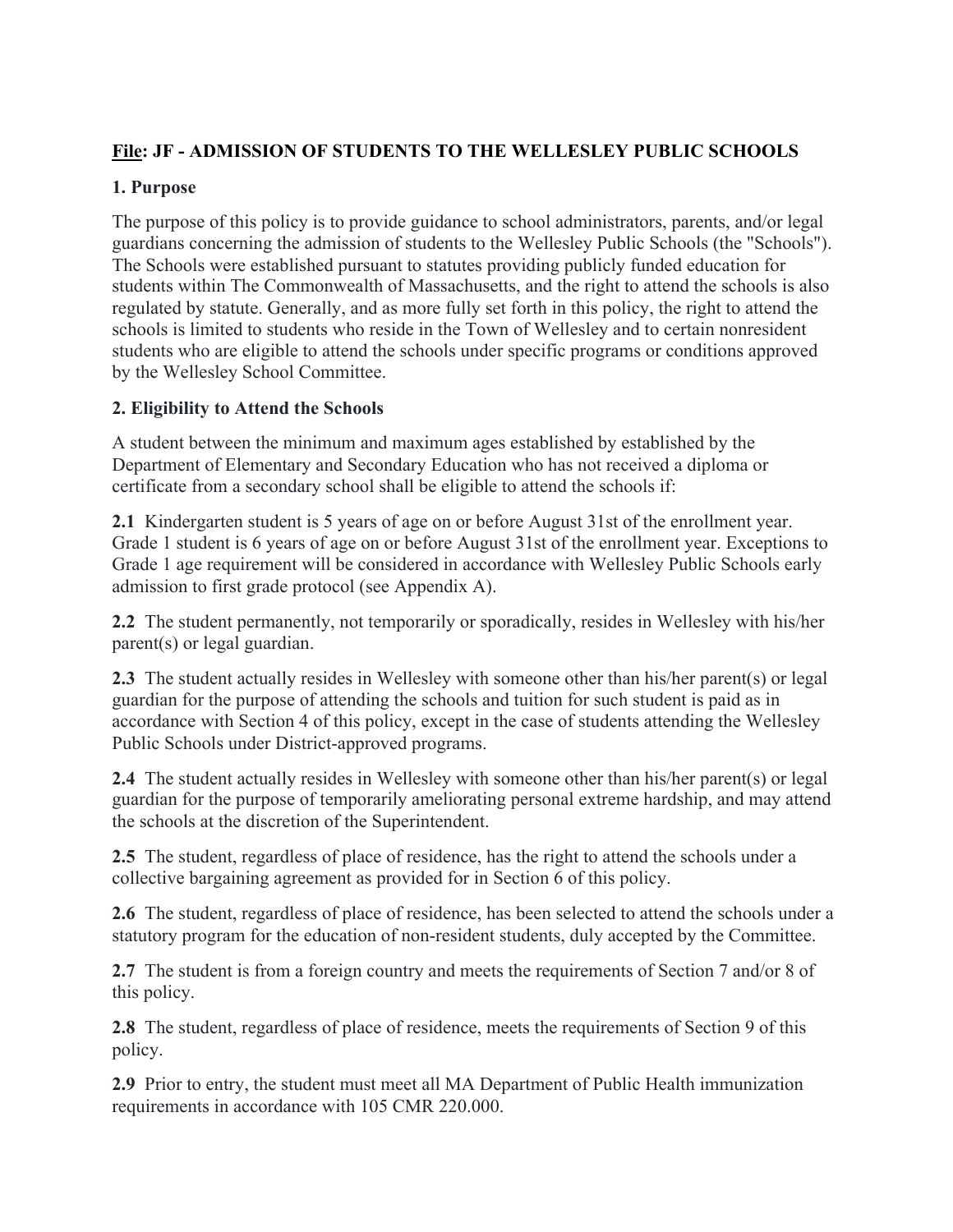# **3. Verification of Residency**

Before any student is enrolled in Wellesley Public Schools, his or her parent or legal guardian must provide:

**3.1** A signed Statement/Affidavit of Occupancy (see below).

**3.2** Proof of Residency in Wellesley (3 documents).

All applicants for enrollment must submit at least one document each from Column A, B, and C and any other documents that may be requested, including but not limited to those from Column A, B, or C (noted below). A parent, guardian, or student who is unable to produce the required documents should contact the Superintendent.

| <b>COLUMN A</b>                                                                                                                                                       | <b>COLUMN B</b>                                                                                                                                                                      | <b>COLUMN C</b>                     |
|-----------------------------------------------------------------------------------------------------------------------------------------------------------------------|--------------------------------------------------------------------------------------------------------------------------------------------------------------------------------------|-------------------------------------|
| <b>Evidence of Residency</b>                                                                                                                                          | Evidence of Occupancy                                                                                                                                                                | Photo Identification                |
| Record of recent mortgage<br>payment and/or property tax<br>bill                                                                                                      | Gas/Oil Bill, Electric Bill,<br>Home (not cell) Telephone<br>Bill, Cable Bill, Water Bill<br>(which must be dated within<br>the past 45 days and address<br>and name must be stated) | Valid MA Driver's License           |
| Fully signed and executed<br>Lease and/or Rental<br>Agreement with the names<br>of the children listed on the<br>document (which must be<br>executed by both parties) | Recent bill dated within the<br>past 45 days showing<br>Wellesley address and name<br>(a Residency<br>Statement/Affidavit is<br>required with this option)                           | Valid MA Photo ID Card              |
| Landlord/Owner of Property<br>Affidavit (see Residency<br>Statement/Affidavit below)                                                                                  | Occupancy<br>Statement/Affidavit must be<br>notarized if a bill cannot be<br>provided prior to student's<br>enrollment.                                                              | <b>Valid Passport</b>               |
| Fully signed and executed<br>Purchase and Sale (P&S)<br>Agreement (provided<br>occupancy date occurs within<br>45 days<br>of enrollment)                              |                                                                                                                                                                                      | Other Government issued<br>Photo ID |
| Section 8 Agreement                                                                                                                                                   |                                                                                                                                                                                      |                                     |

**4. Determination of Eligibility**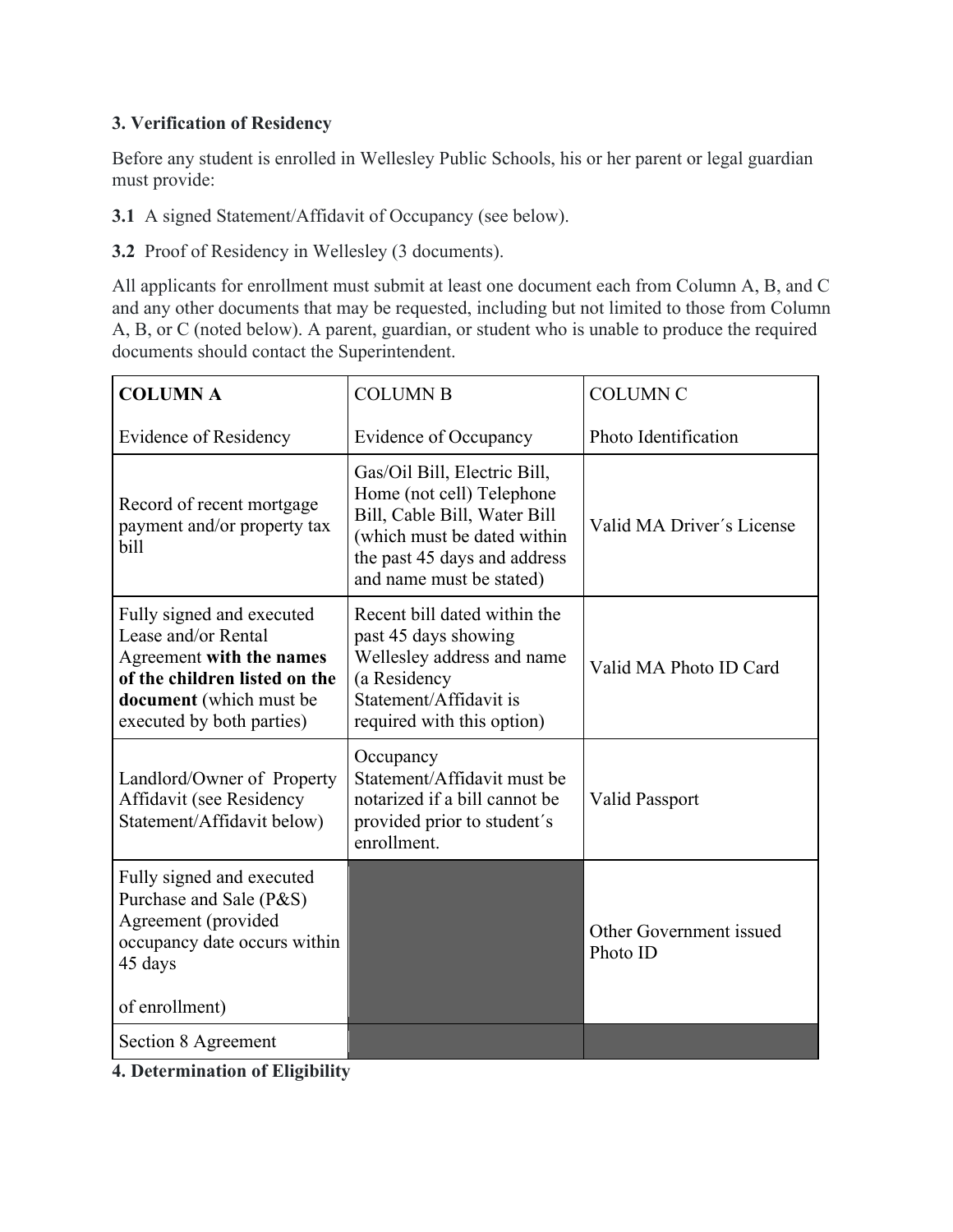The Superintendent, or his/her designee(s), shall determine whether a student is eligible to attend the Schools. In determining whether a student actually resides in Wellesley for purposes of Sections 2.2, 2.3 and 2.4 of this policy, the following factors shall be considered:

**4.1** Whether the student physically occupies a dwelling in Wellesley, regardless of whether such occupancy is based upon ownership, lease, or consent of a person legally entitled to occupy the dwelling;

**4.2** With whom the student lives, such as parent(s), legal guardian, custodial parent after a divorce, relative, or other person and the duration of such living arrangement;

**4.3** If a student resides with someone other than his/her parent(s), legal guardian, or the parent with physical custody after a divorce, the reasons for doing so;

**4.4** The amount of time actually spent by the student in the dwelling in Wellesley;

**4.5** Whether the student's physical belongings are stored at the dwelling;

**4.6** Whether mail concerning the student, such as mail from doctors, etc., is addressed to the dwelling;

**4.7** Whether the residence is the center of the student´s domestic, social, and civic life;

**4.8** Whether the student was included as an occupant of the dwelling for purposes of the town census;

**4.9** Such other information as the Superintendent or his/her designee(s) may deem relevant to determining where a student actually resides.

# **5. Payment of Tuition for Certain Students**

It is the intention of this policy to require the payment of tuition in advance for all students legally required to pay tuition to attend the schools. The Superintendent may, at his/her discretion, admit students who temporarily reside in Town for the purposes of obtaining an education and will charge tuition for the period of attendance. However, nothing in this policy shall be construed as obligating the Superintendent to accept students who temporarily reside in Town for the purposes of obtaining an education. It is expected that students will attend for an academic semester or an academic year.

**5.1** A student who temporarily resides in Wellesley with someone other than his/her parent(s) or legal guardian for the purpose of attending the Schools shall only be admitted to the Schools upon the approval of the Superintendent and upon the payment of tuition by (i) the town in which the student's parent(s) or legal guardian reside(s), or (ii) by the student's parent(s) or legal guardian, as provided in M.G.L. c.  $76, 8, 6$ . Tuition payable by the parent or guardian shall, for the period of attendance, be computed at the average expense per pupil, as determined by the District, for such school for such period.

**5.2** Any student for whom tuition is payable shall only be admitted to the Schools for the period of time actually covered by a tuition payment and shall be required to withdraw from the Schools if future tuition payments are not received by the Schools in a timely fashion as determined by the Superintendent.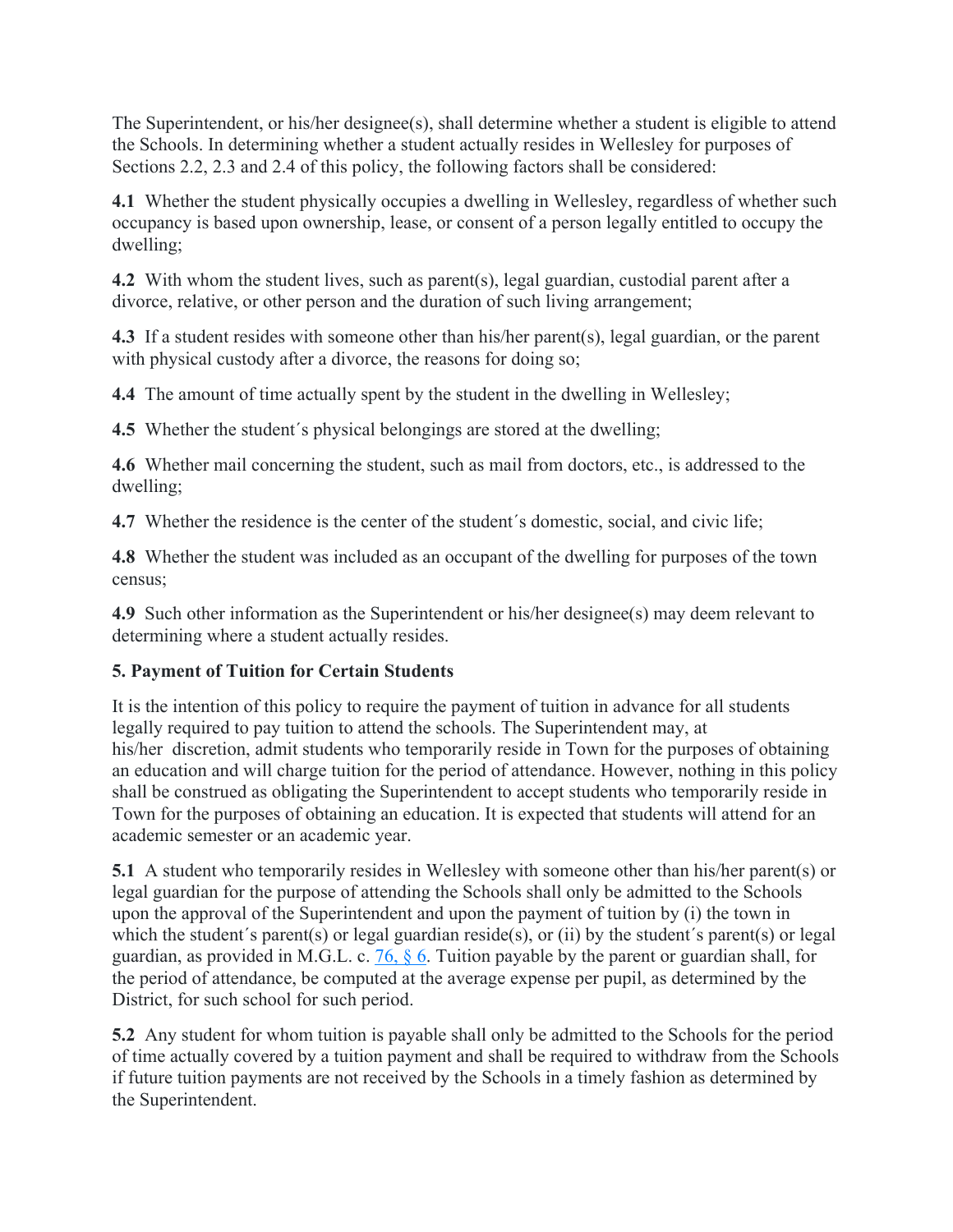**5.3** The education of students with disabilities is the financial responsibility of the city or town in which the student resides. The programmatic and fiscal obligations for "tuition" students, who require special education services, is addressed in 603 CMR 28.03(4).

# **6. Collective Bargaining and/or Contractual Agreements**

The admission and enrollment of non-resident students whose parent(s) are employed by the Schools is governed by collective bargaining and/or contractual agreements currently in force and accepted by the Committee. Nothing in this policy is to be construed as conferring additional rights on employees or their children, or as acceptance by the Town of Wellesley of financial obligations for the education of any such children with disabilities. Enrollment is for one academic year at a time and subject to annual renewal. In all cases in which a collective bargaining agreement gives the Committee discretion over the admission of students, the Superintendent shall determine which students may be enrolled in the schools without adversely affecting the Schools´ budget, and shall consider the following factors:

**6.1** The availability of seats/space in the courses of sections of the schools;

**6.2** The class sizes at the grade levels of enrollment;

**6.3** That enrollment of the student will not have an adverse impact on the schools´ budget;

**6.4** The effect on the student of enrollment, if it is to be at a time other than the beginning of a school year; and

**6.5** Whether an appropriate educational program and current school resources for the student exist in the schools, provided that the education of students with disabilities remains the financial responsibility of the city or town in which the student´s parent(s) or legal guardian resides.

# **7. Foreign Students**

In order to provide students at Wellesley High School with the opportunity to meet students from foreign cultures and to be educated abroad, the Committee supports the enrollment of foreign exchange students in the Schools as provided for in this section. It is the expectation of the Committee that enrollment will be for an academic semester or an academic year unless, by approval of the District, the exchange partnership is for a shorter period of time.

**7.1** Wellesley Public Schools has established partnerships with German American Partnership Program (GAPP) and American Field Service (AFS). The Principal of Wellesley High School, at his discretion, may also annually enroll other foreign students participating in established programs, subject to the approval of the Superintendent or his/her designee.

**7.2** In some other cases, the Superintendent may admit a foreign student who wishes to reside in Wellesley for the purpose of attending the Schools, subject to the provisions of Section 5 and payment of tuition, unless the Superintendent, if permitted by federal law, specifically waives payment of tuition. Nothing herein shall obligate the Committee to admit foreign students who reside in Wellesley on a temporary basis. The Town resident with whom the foreign student will live shall be responsible for all immigration and sponsorship matters, and shall register the student and arrange for the payment of tuition, when required.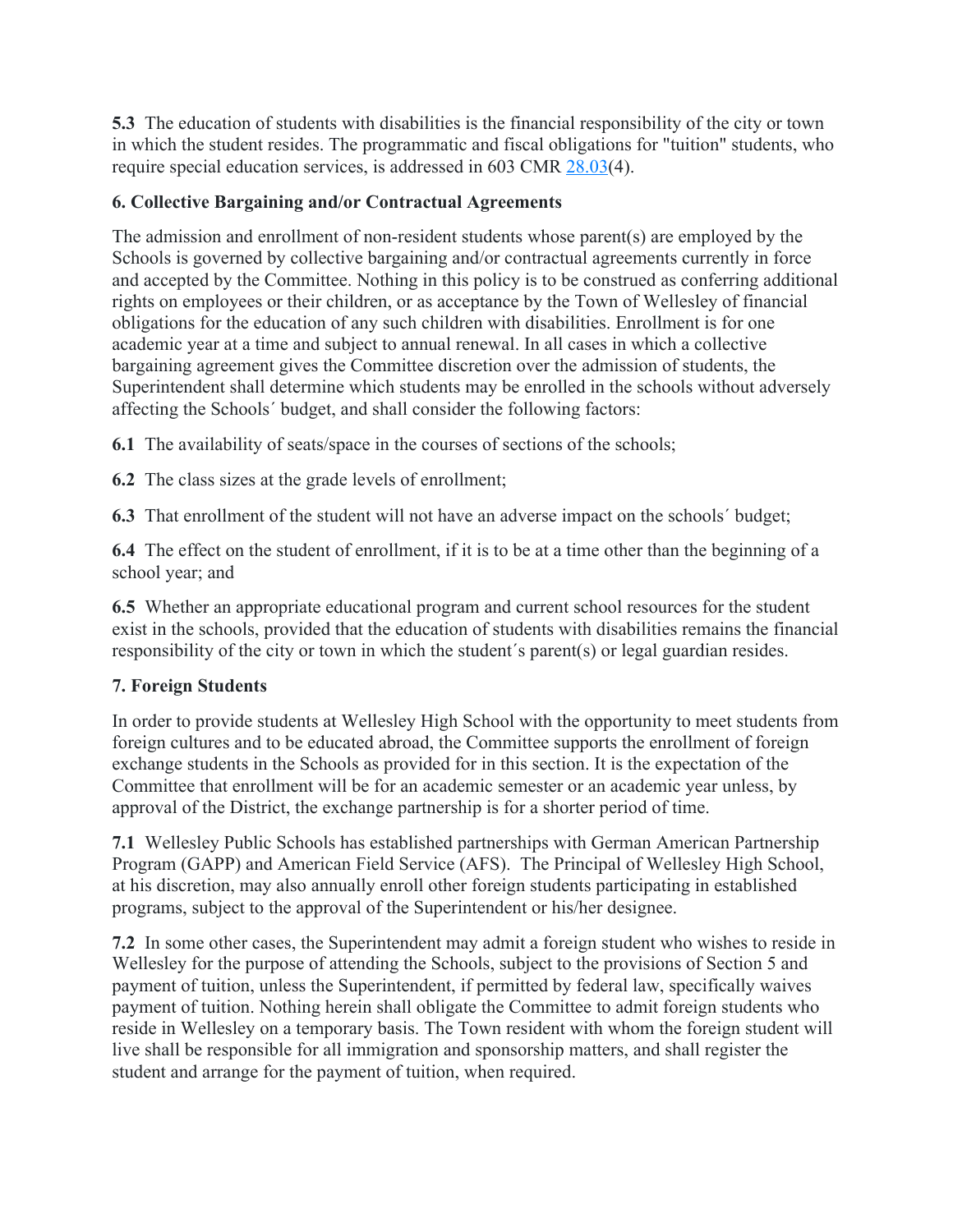**7.3** No person who has received a diploma or equivalent certificate from a secondary school or its foreign counterpart shall be eligible to attend the schools under this section.

### **8. Approval of Additional Foreign Students Tuition Waiver**

Factors to be considered by the Superintendent in acting upon any request to waive tuition for foreign students who are living with Town residents for the purpose of attending the Schools, other than the Committee-recognized and -approved student exchange programs, shall include:

**8.1** Whether there is a benefit to the town or the schools from the approval requested;

**8.2** The history, reputation, and selection criteria and standards of the program sponsoring the student:

· The likelihood that the student will succeed academically and socially;

· The recommendation of the school administration;

· The required and completed caregiver document (see M.G.L. c. 201F, Caregiver Authorization Affidavits);

· The relationship of the student to the host family;

· The impact of admitting an additional student on the Schools´ budget and on class size, number of sections, and on other school services;

· That a complete application for program approval and student admission is received by the Superintendent or designee on or before April 1 before the beginning of the school year for which admission is requested.

#### **9. Admission of Non-Resident Students**

Except as expressly provided for herein, non-resident students shall not be admitted to the Schools. In addition to non-resident students who are eligible to attend the Schools under Sections 2.5, 2.6, and 2.8 above, the Superintendent may, in accordance with state and federal laws and regulations, permit a non-resident student to attend the schools as follows:

**9.1**. A student who was legally enrolled in the Schools under policy **JF** and whose family moves out of town on or after April 1 of a school year may, with the permission of the Superintendent, continue to attend the schools for the remainder of the year (see Section 10).

**9.2**. Continued enrollment for grade 12 of a student who has completed grade 11 in accordance with Section 9.1 is subject to application to and approval by the Superintendent.

**9.3** A student whose family provides satisfactory evidence that he/she will be residing in Wellesley within a grading period and would be eligible to attend the schools under policy JF may, in accordance with regulations adopted by the Superintendent, and with the permission of the Superintendent, attend the Schools prior to actually residing in Wellesley.

**9.4.** The Superintendent may permit a non-resident student to attend the High School for not more than one year under a reciprocal arrangement with the Schools in the Town in which the student resides pursuant to M.G.L. c.  $76, $12$ , where such temporary attendance is (i) in the best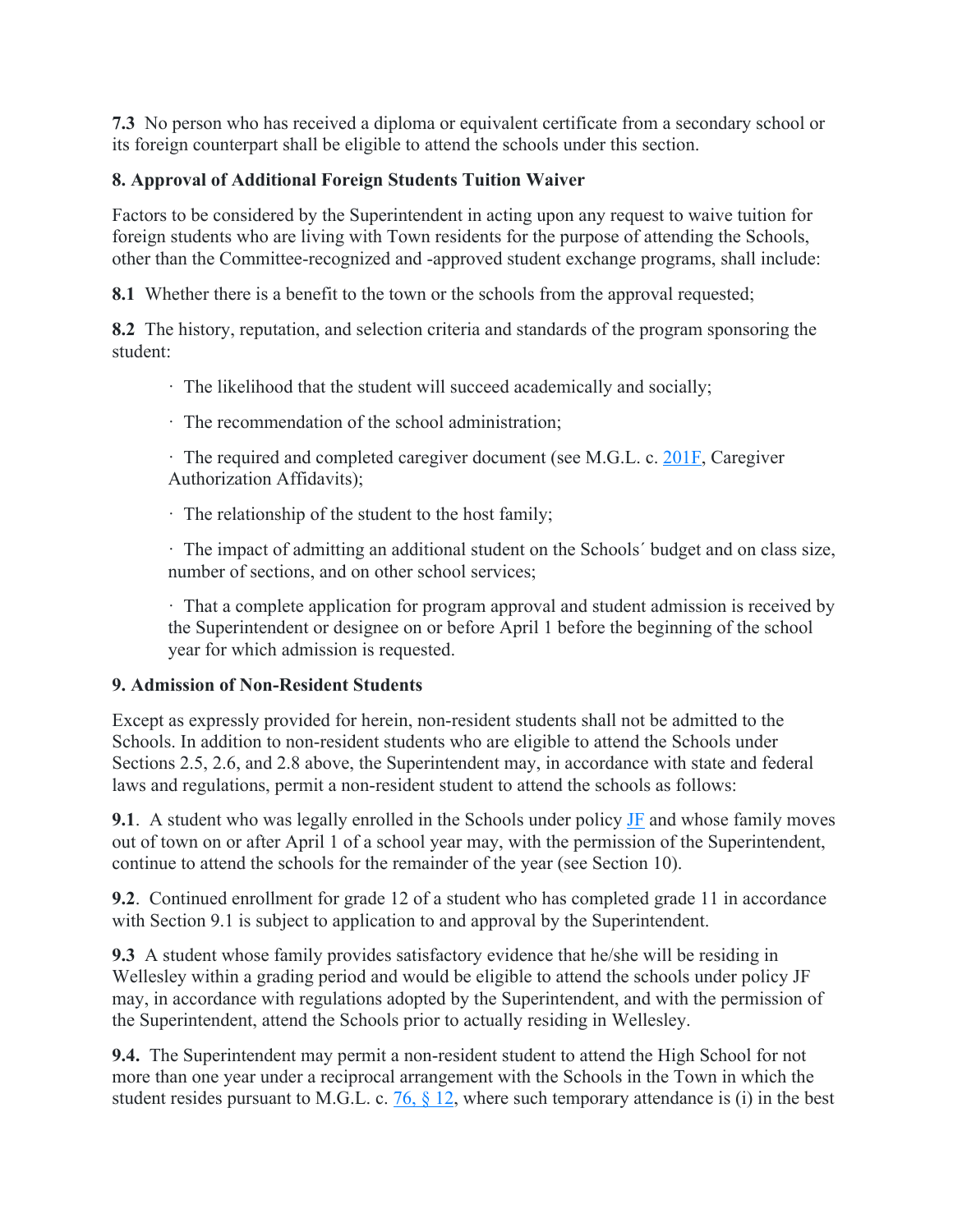educational interests of the student, (ii) there is no reason to believe that the student presents any risk to other students or employees of the Schools.

#### **10. Superintendent´s Permission**

The Superintendent may permit a non-resident student to attend the Schools under Sections 9.1, 9.2, and 9.3 of this policy if:

**10.1**. The school district in which the student´s parent(s) or legal guardian reside(s) requests that the student attend the Schools; and

**10.2**. There is space available for the student; and

**10.3**. Attendance by the student would not impose an undue burden on the Schools´ budget; and

**10.3** The student has a good disciplinary record and an acceptable custodial arrangement; and

**10.4** Refusal of the request would, in the judgment of the Superintendent, likely harm the student´s education.

# **11. Transportation of Non-Residents**

Except as otherwise provided in state and federal laws and other policies, transportation of a nonresident student to and from school shall remain the responsibility of his/her parent(s) or legal guardian.

### **12. Students with Disabilities**

The education of students with disabilities is the financial responsibility of the city or town in which the student resides. The programmatic and fiscal obligations for students, who require special education services, is addressed in 603 CMR  $28.03(4)$ .

# **13. Good Behavior**

Non-resident students attending the Schools under Sections 2.5, 2.6, 2.7, or 2.8 do so subject to the terms and conditions established by those programs and any Committee policies and regulations therefore, and their continued eligibility to attend the Schools is conditional upon such students´ good behavior. Such students´ eligibility to attend the Schools may be terminated as provided for by those programs or for bad conduct pursuant to the Schools´ Code of Conduct.

# **14. Regulations**

The Superintendent shall adopt written regulations from time to time implementing this policy and requiring students, their parent(s), legal guardians, or persons having custody of a student to supply such information as may be reasonably necessary to make determinations about a student´s eligibility to attend the Schools, whether tuition may be charged for such student, or for any other purpose relating to the implementation of this policy.

# **15. Failure to Provide Information or to Pay Tuition**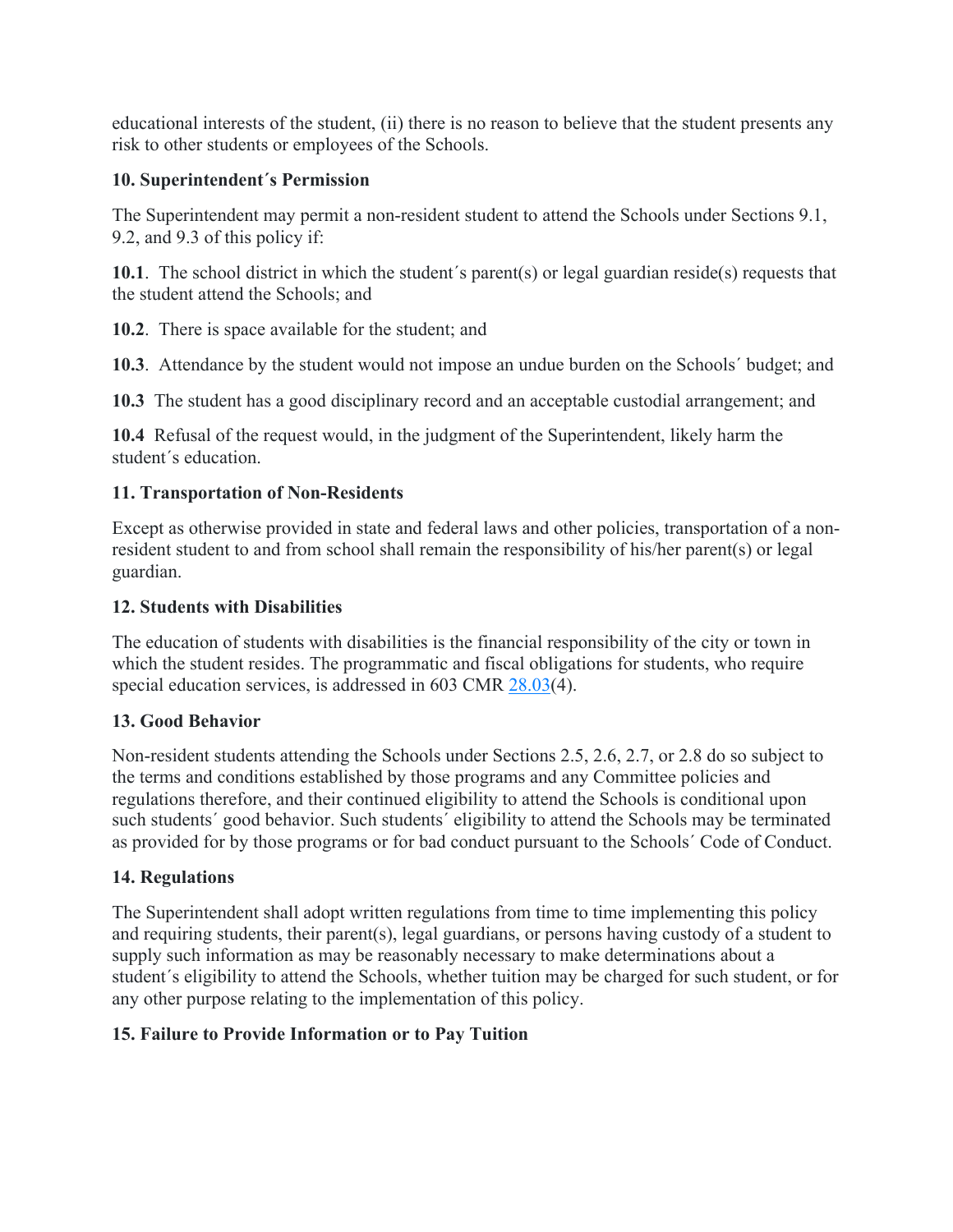Failure by a student and/or parent/guardian to provide evidence or explanations as requested by the school administration to implement this policy and failure to promptly pay any tuition due shall result in the student being ineligible to attend the Schools.

# **16. Waiver of Tuition**

Upon recommendation by the Superintendent, the Committee may, in its discretion, waive payment of tuition.

# **17. Enforcement**

Should a question arise concerning any student´s residency elsewhere while attending Wellesley Public Schools, the student´s residency will be subject to further inquiry and/or investigation. Such questions concerning residency may arise on the basis of incomplete, suspicious, or contradictory proofs of address; information provided to administration; correspondence that is returned to the Wellesley Public Schools because of an invalid or unknown address, or other grounds.

The Superintendent may request additional documentation, may use the assistance of the Wellesley Police Department´s Community Service Officer and/or may obtain the services of an investigative agency to conduct investigations into student residences. All reports will be provided to the Superintendent, who shall make the final determination of residency.

Upon initial determination by the Superintendent that a student is actually residing in a city or town other than Wellesley, the student´s enrollment in Wellesley Public Schools shall be terminated immediately.

# **18. Penalty**

Only students who qualify under this policy shall be eligible to attend the schools. Any person who knowingly misrepresents facts concerning a student's actual place of residence or reasons for residing in Wellesley, or any other material facts concerning a student´s eligibility to attend the schools under this policy in order to enroll a student in the schools or to avoid paying tuition may be liable for the consequences. Wellesley Public Schools reserves the right to recover restitution based upon the costs of educational services provided during the period of nonresidency.

# **19. Relationship to Federal and Massachusetts Laws and Regulations**

It is the intent of the foregoing policy that the Wellesley Public Schools shall also be in compliance with all Federal and State laws and regulations bearing upon enrollment issues, including but not limited to:

· The McKinney-Vento Homeless Assistance Act of 1987, as amended by the No Child Left Behind Act (42 U.S.C. § 11301 et seq.)

· Federal Immigration Law Regarding Foreign Students (8 U.S.C. § 1184 (1)(3))

· Massachusetts Department of Elementary and Secondary Education Special Education Regulations (603 CMR 28.03(4))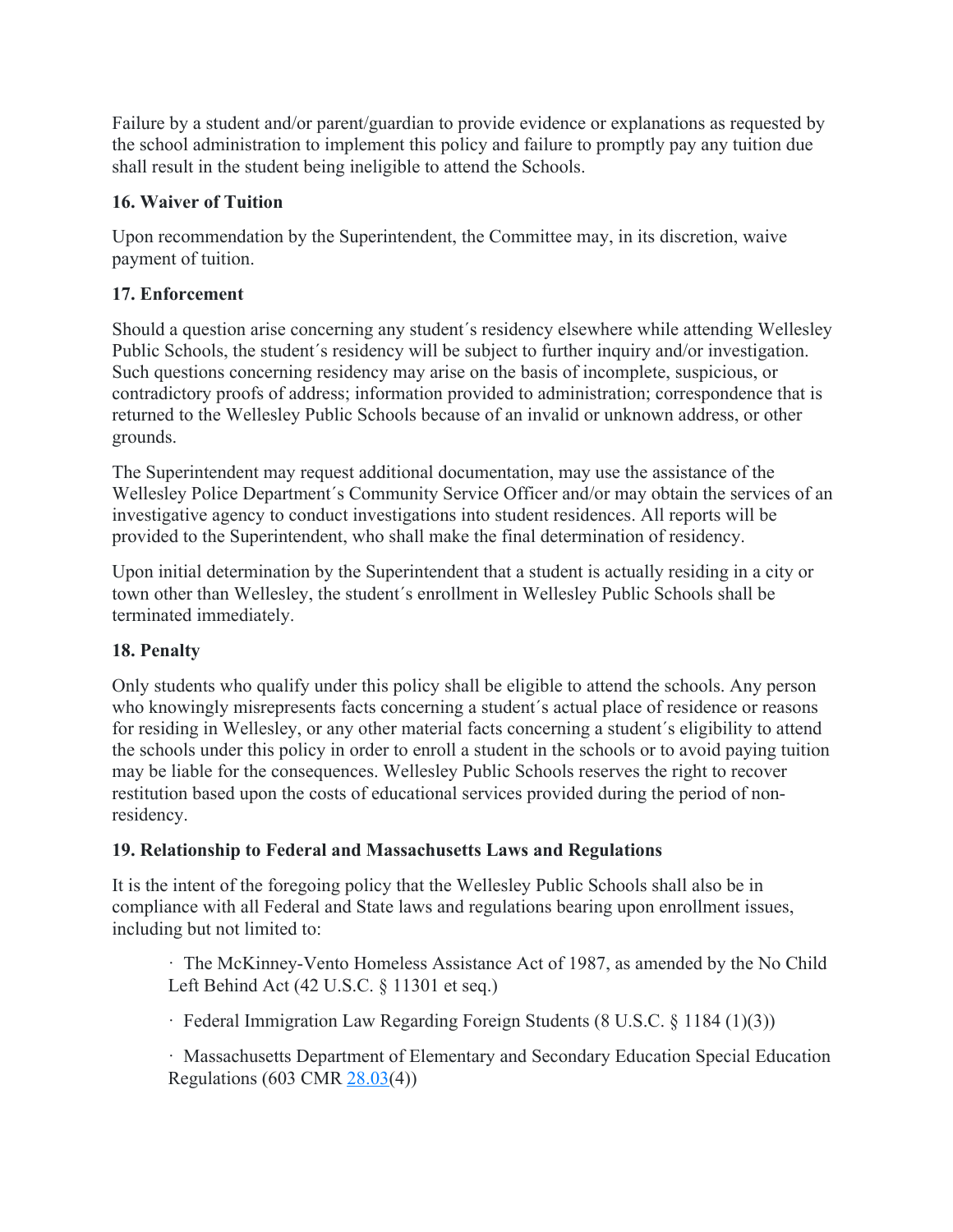- · Caregiver Authorization Affidavits (M.G.L. c. 201F)
- · Massachusetts Department of Public Health Regulations (105 CMR 220.000)

#### **20. Admission of Transfer Students**

The school district will enroll and place students who have left Commonwealth charter schools by adhering to the same policies and procedures in place for any other student enrolling in the school district including, but not limited to, examination of the course of study and level of academic attainment of the student when determining the student´s appropriate grade placement or eligibility for high school graduation.

To the same extent provided for other students enrolling in the school district, students who enroll in the school district from a Commonwealth charter school shall be subject to the graduation requirements of the school district, may have certain graduation requirements waived, and may make-up certain graduation requirements.

LEGAL REF.: 42 U.S.C. § 11301 et seq.

8 U.S.C. § 1184 (1)(3)

Chapter 12 of the Acts of 2010, Section 11

M.G.L. 201F; 76:12

105 CMR 220.000 (Immunization of Students Before Admission to School)

603 CMR 28.03 (Special Education - Administration and Personnel)

*Voted: February 27, 2018*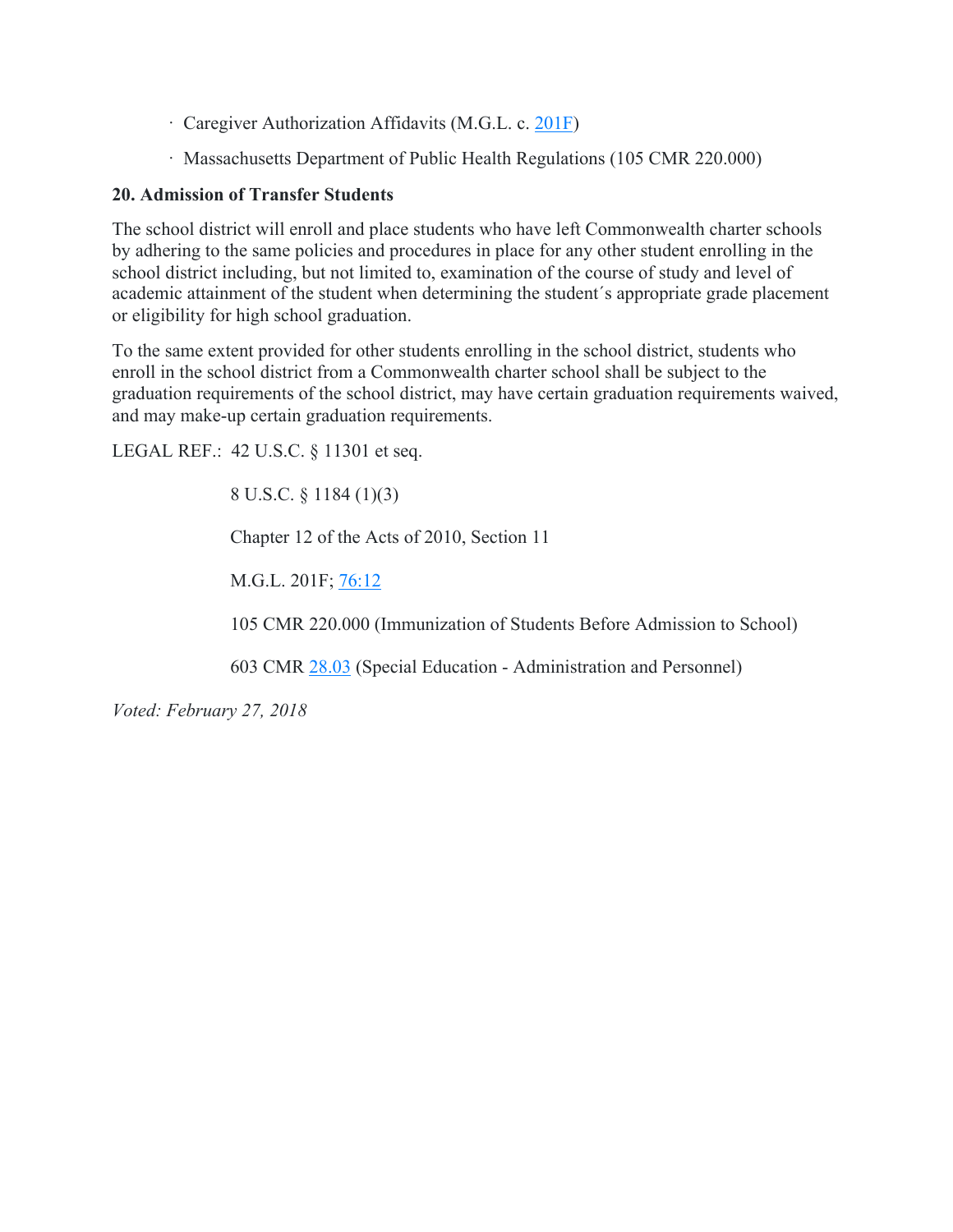

LINCOLN PUBLIC SCHOOLS Lincoln, Massachusetts

#### **ADMISSION OF RESIDENT STUDENTS**

#### General Policy

The general intention of this policy is to safeguard the rights of children who reside in Lincoln or on Hanscom Air Force Base to attend the Lincoln Public Schools. This policy is also intended to establish guidelines for those limited exceptions in which non-resident students may be admitted to the Schools.

Eligibility for enrollment in the Lincoln Public Schools is governed by Mass. General Laws, Chapter 76. Exceptions are provided by collective bargaining agreement, the School Choice Law, the METCO program, and in the circumstances described below.

"Residency" for students seeking to attend school on the Lincoln campus is defined as living and sleeping in a domicile in Lincoln at least 50% of each week or more. "Residency" for students seeking to attend school on the Hanscom campus is defined as living and sleeping on Hanscom Air Force Base as the legal dependent of a member of the Armed Services assigned to and living in military family housing on Hanscom AFB.

#### Potential Waiver When Residency is in Transition

For students whose residency is in transition, the following exceptions to the general policy may apply, with prior written approval from the Superintendent of Schools:

- 1. Pending Purchase of Dwelling The children of families who have a signed and accepted Purchase and Sale Agreement to purchase and reside in a dwelling in the Town of Lincoln may be enrolled up to 30 calendar days in advance of the time actual physical residence occurs. If actual residence occurs later than 30 days after enrollment, students may be asked to leave the Schools until actual residency occurs.
- 2. Construction of New Dwelling Children of families which are building a primary residence in Lincoln may enroll in the Schools at the beginning of the school year if they have obtained a certificate of occupancy from the Town.
- 3. Residence in Rental Properties Children of families who plan to rent a primary residence in Lincoln may enroll in the Lincoln Public Schools 30 days prior to taking possession of the rental property, as evidenced by a signed lease and evidence of financial commitment.
- 4. Brief Residence Outside the Town Lincoln Schools students whose families must briefly live outside the Town because they are (a) moving from one Lincoln residence to another, or (b) renovating a current Lincoln residence, may continue to attend the Lincoln Public Schools. Evidence of the intention and ability to resume residency in Lincoln within 90 days may be required.